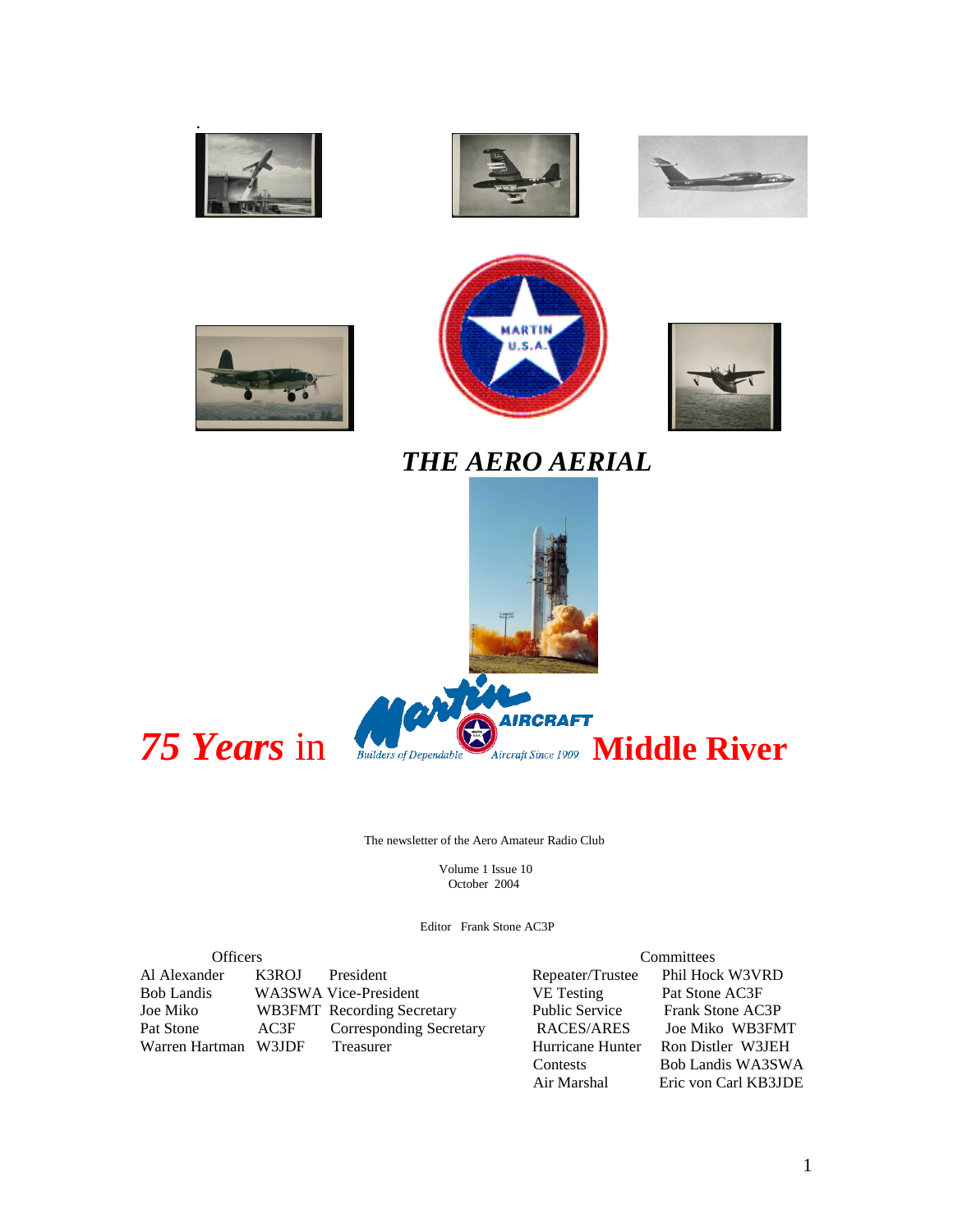#### **Editor's Desk**

This month marks the 75<sup>th</sup> anniversary of the Glenn L Martin Company coming to Middle River Md. To those who may not know the Aero Amateur Radio Club traces its origin as a radio club for Martin Employees.

Although the current membership no longer works for the company, it is important that we recognize the event that led to the club's beginning in 1946.

So we at the Aerial salute those who came with Mr. Martin in 1929 and all those who were employed at Plant 1 and Plant 2, who worked on such aircraft from the Mars to the Marauder to the Mariner and the SeaMaster and to those who put the Vanguard into orbit, not to mention Project Gemini and the Space Shuttle.

We also salute the current workers at Lockheed Martin and Middle River Aircraft.

Best wishes from the Aero Amateur Radio Club.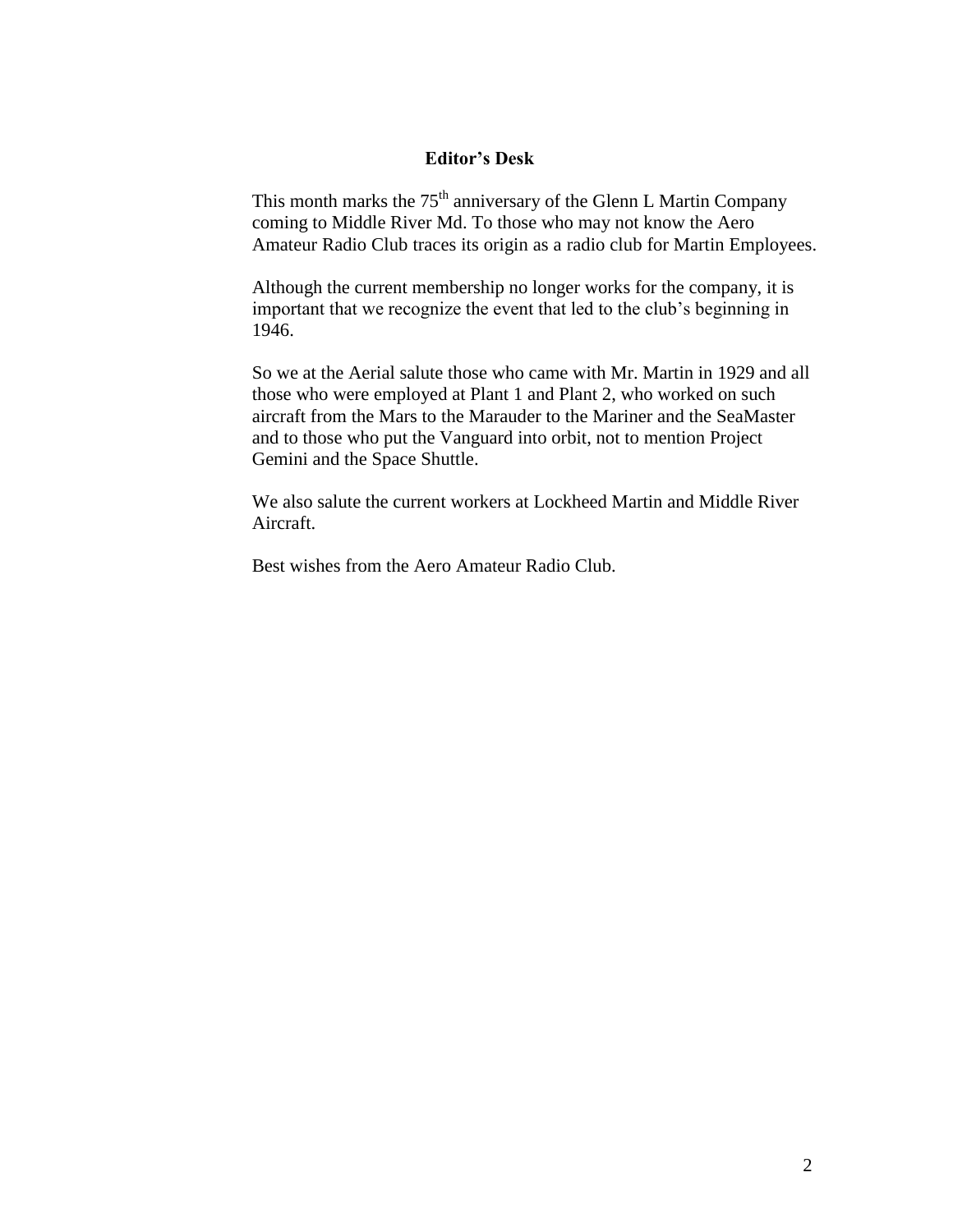#### ABOUT THE AERO AMATUER RADIO CLUB

 Meetings: First and Third Wednesdays at 7:30 pm at Coffman's Diner (Middle River and Orem's Rd.)

Nets: See Local Area Net Schedule

 Repeaters: W3PGA (147.24 MHz - / 449.575 MHz -) W3JEH (223.24 MHz -)

WEBSITE: http://mywebpages.comcast.net/w3pga/

### **LOCAL AREA NETS**

| Day        | Time              |         | <b>Frequency (MHz) NET NAME</b>   |
|------------|-------------------|---------|-----------------------------------|
| Daily      | $9 - 10$ am       | 147.03  | <b>ORIOLE</b> Net                 |
| Daily      | $6 - 6:30$ pm     | 3.920   | Maryland Emergency Phone Net      |
| Daily      | $6:30 - 7$ pm     | 146.670 | <b>Baltimore Traffic Net</b>      |
| Daily      | 7 pm and 10 pm    | 3.643   | Maryland/DC/Delaware Traffic Net  |
| Daily      | 7 pm              | 146.505 | <b>AERO Code Practice Net</b>     |
| $1st$ Tues | $7:30 \text{ pm}$ | 145.330 | <b>Baltimore ARES Net</b>         |
| $2nd$ Tues | $7:30 \text{ pm}$ | 146.670 | <b>Baltimore County RACES Net</b> |
| $2nd$ Wed. | 8 pm              | 28.445  | <b>AERO ARC Net</b>               |
| $4th$ Wed  | 8 pm              | 147.240 | <b>AERO ARC Net</b>               |
| $5th$ Wed. | 8 pm              | 449.575 | <b>AERO ARC Net</b>               |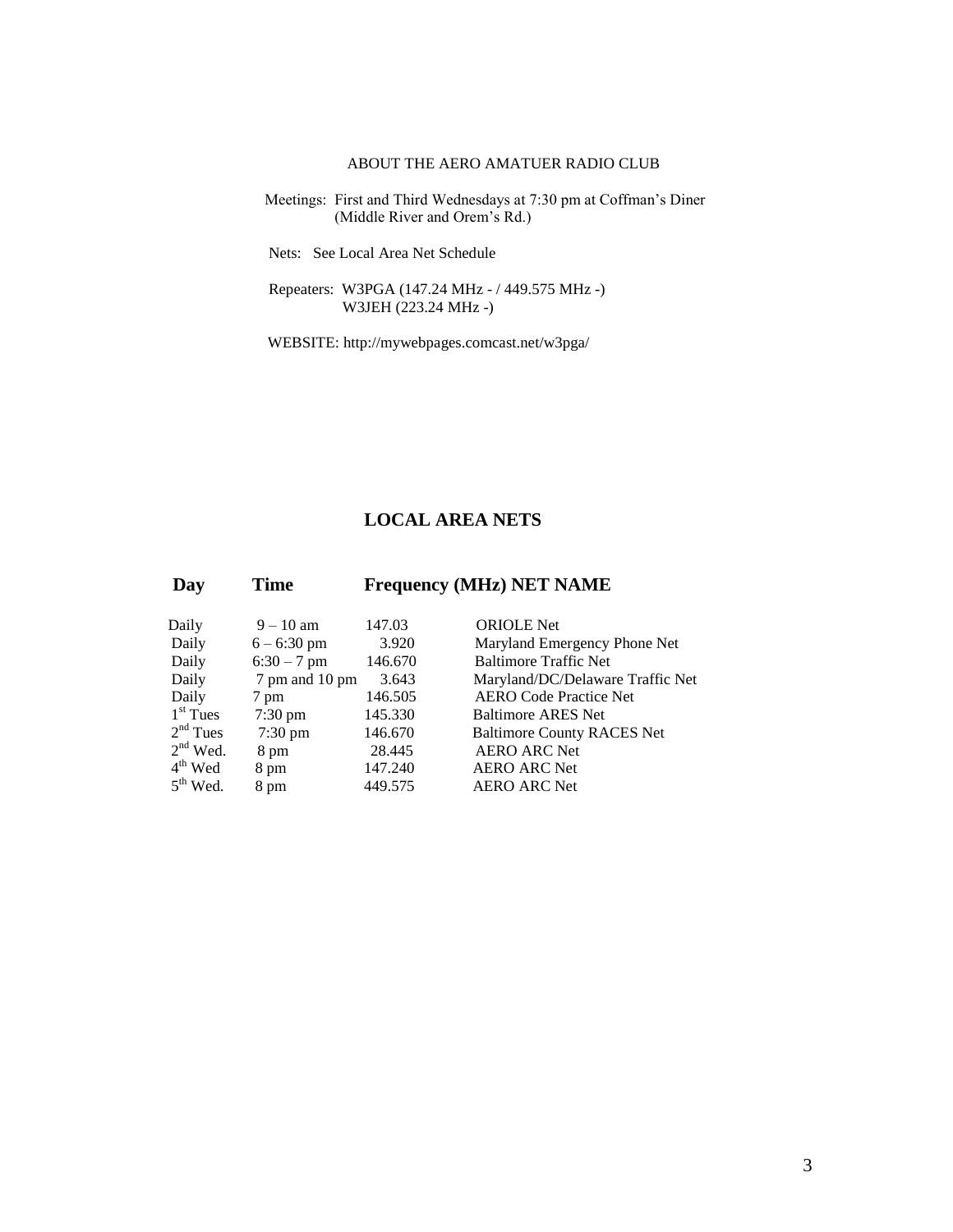



**The Baltimore County Office of Emergency Management**

# **And**

**The National Weather Service**

# **Will be sponsoring a**

# **Skywarn and Spotter class**

**On**

# **Wednesday, October 27, 2004**

# **at**

# **7 pm**

**located at Baltimore County Public Safety Building 4 th Floor Conference room 700 E. Joppa Rd**

To register contact the Office of Emergency Management at 410-887-5996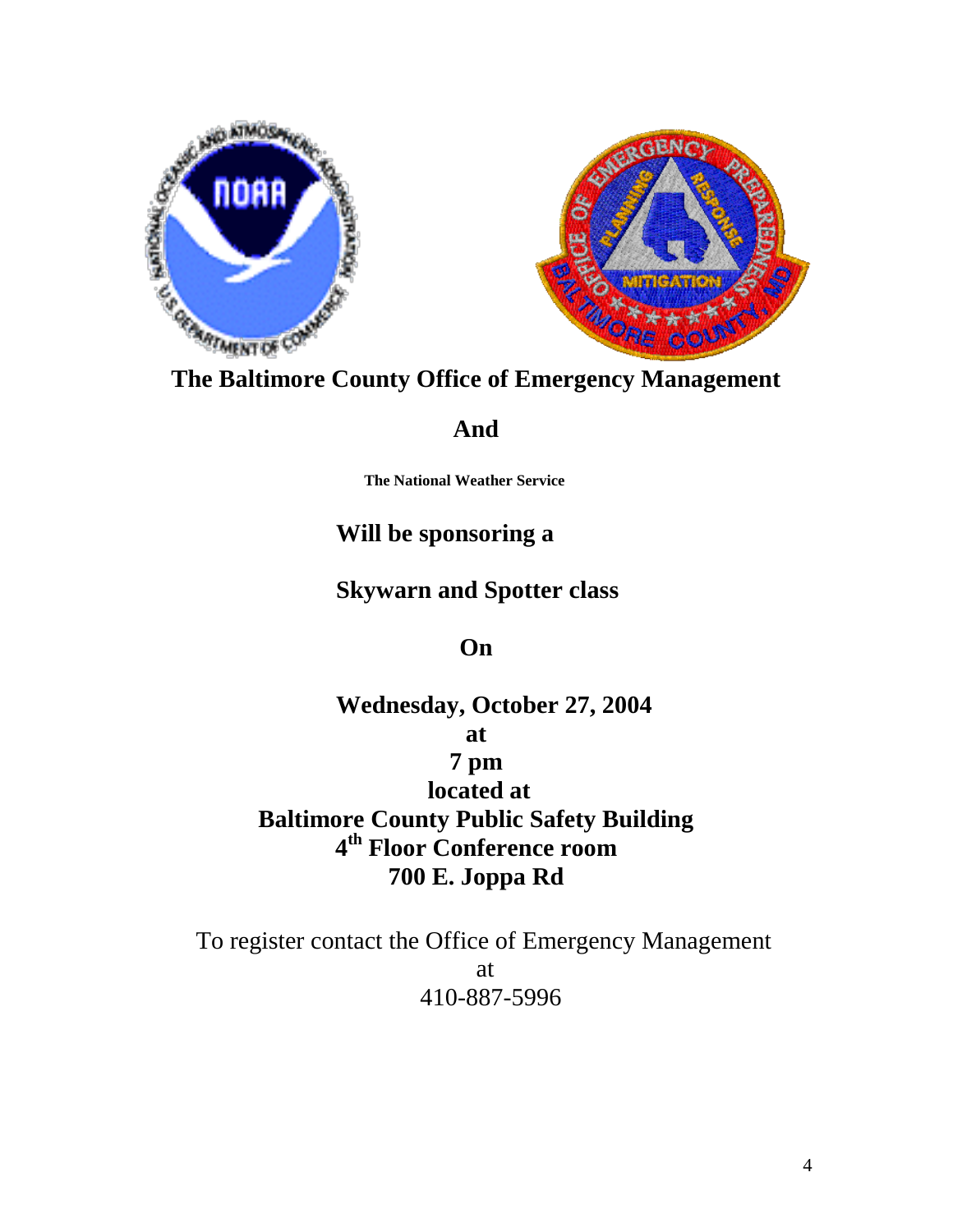#### Product Review

#### The Create 5130-2N Log Periodic Antenna By AC3P



Over the years I have tried different antennas in my ham radio pursuits. On HF due to limited real estate I have used verticals, wire antenna and mini-beams. On VHF I have tried verticals and yagis.

Last July K3ANG alerted me to an ad in the PennySaver about a log-periodic antenna that was for sale. It was advertised as 100 – 1300 MHz antenna. I called the fellow selling it and brought it home.

A little internet research revealed that the antenna was a Create 5130-2N. It was rated for the frequency range advertised, had 19 elements on a 4 ½ foot boom and could handle up to 500 Watts.

The antenna I bought did not come with a mounting bracket so I had to make one. A little reading on log-periodic design showed that unlike a yagi which has a driven element with any number of parasitic elements the log has all elements and the boom energized. This meant that for a good S.W.R. the boom would have to be isolated from the mast. The mounting bracket would have to be nonconductive.

After fabricating a wood mounting bracket, mounted the antenna on a short mast and checked the S.W.R. with the WB3FMT analyzer. On 144 – 148 MHz. the readings stayed below 1.5 to 1 across the entire band. On 432 – 450 MHz. the S.W.R. was about 1.6 to 1 across the band. Unfortunately the analyzer could not check the 222, 902, and 1296 MHz bands.

With the September VHF QSO Party approaching I mounted the log-periodic on a 15 foot mast. True it's not a good height for a VHF/UHF antenna but it would give me an idea of how well it worked.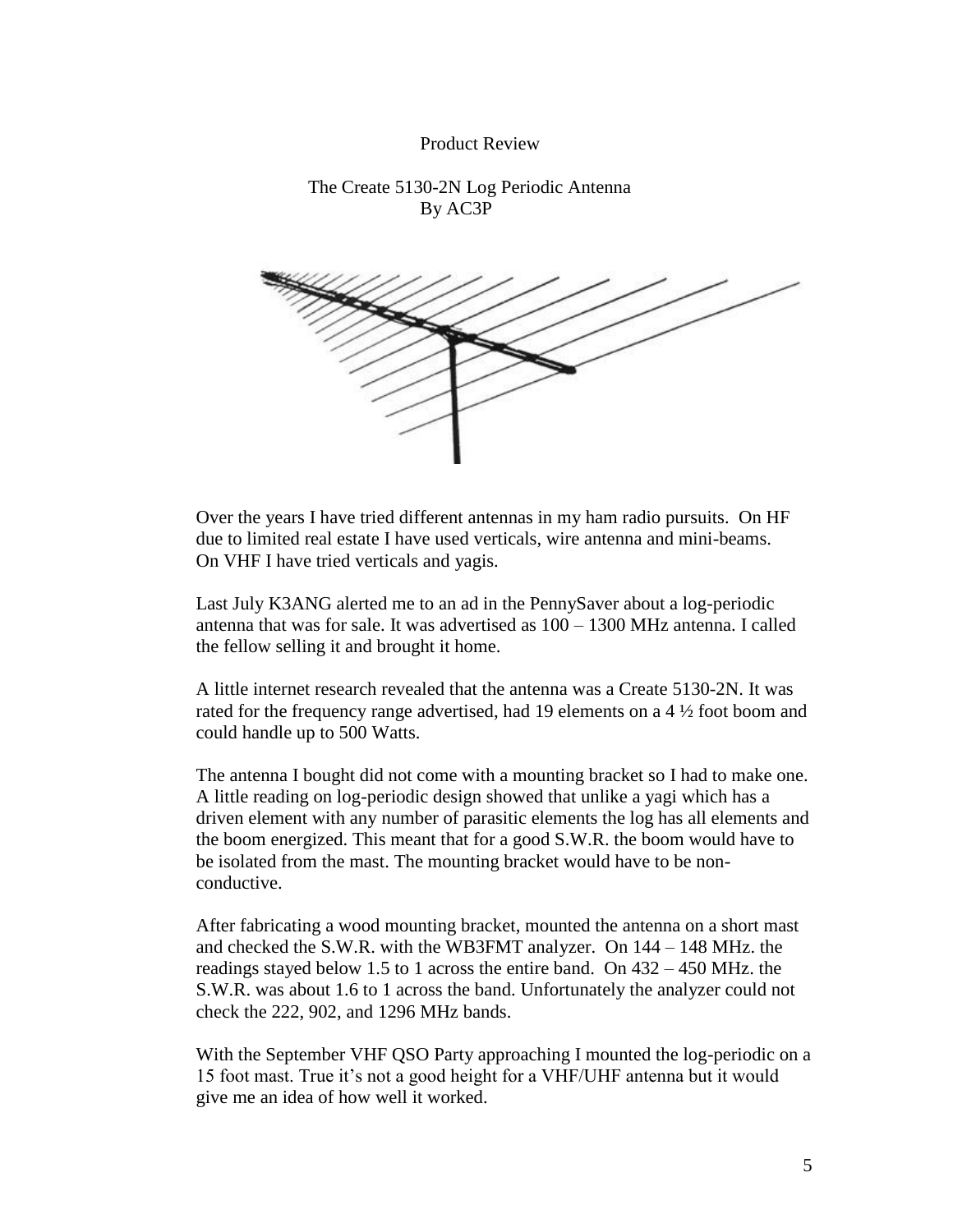During the contest I was able to make contacts with stations in Virginia, Pennsylvania, New Jersey, and Delaware. The high point was a 432 MHz QSO with a station in southern Delaware with only 35 Watts.

The Create 5130-2N specs say that the forward gain is between 10 to 12 d.b.i. I didn't have a way to check this out but when in contact with K3ROJ when the beam was off his location his signal was about an S2 or 3. With the beam on his location he was 10db of S9.

In conclusion the Create Log Periodic appears to live up to its specs. I can only imaging the performance will be even better once it is up between 30 and 50 feet. At the \$300 plus list price, though, I would recommend watching for a deal in the PennySaver.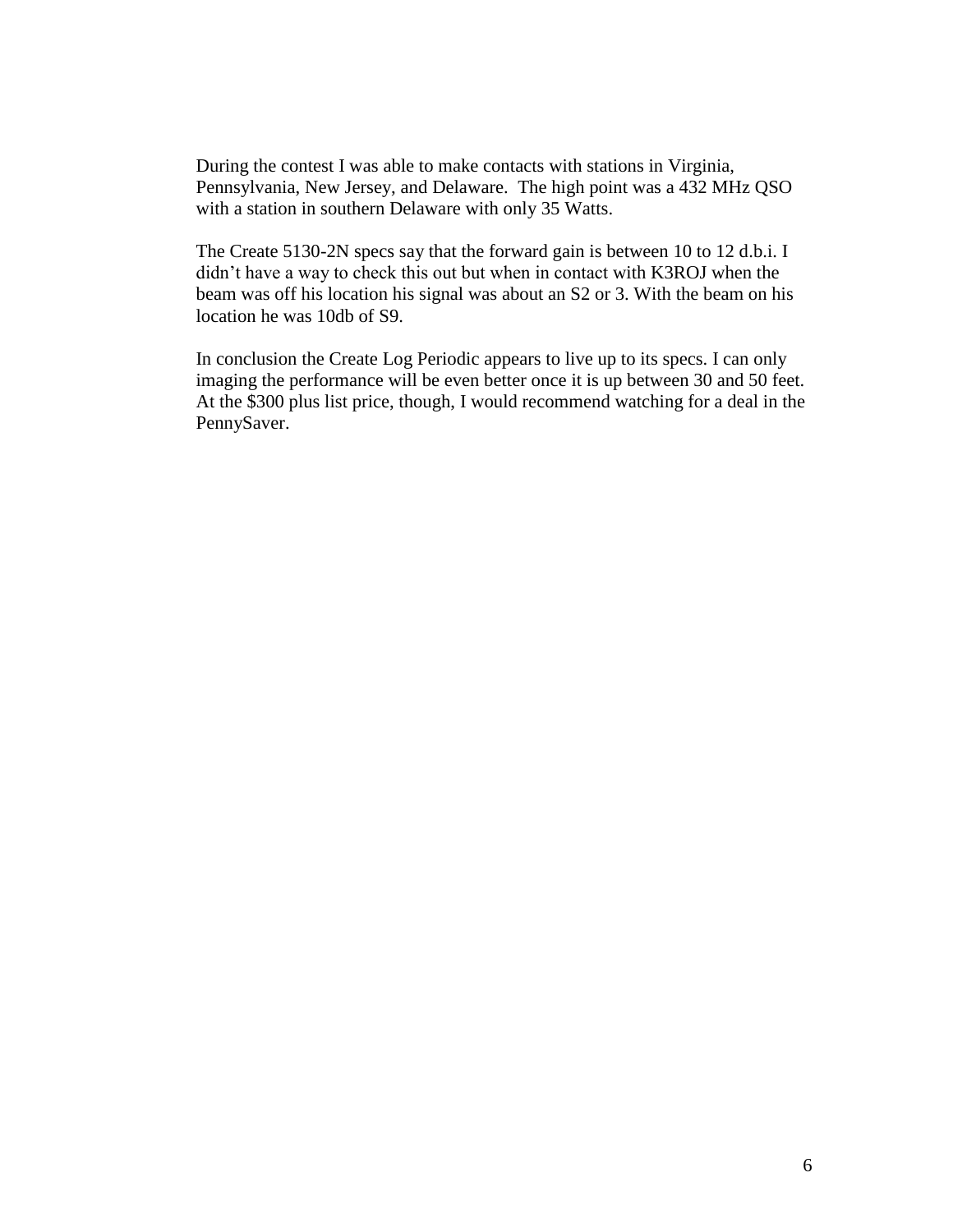### **Station Activities**

 KB3KRV is working DX on 10 meter PSK31. AC3F is holding court on the Morse Code Training Net under the W3PGA disguise. WB3FMT is churning out paperwork from the August Hazmat Exercise. W3JEH sent back Hurricane Charley WX reports after returning from Ga. and SC. KB3JVP has found that his AZDEN is now running spread spectrum. ND3D, Bob, stopped by at Coffman's. AC3P and K3ROJ could be heard on the September VHF contest. K3PHH has moved to Virginia.

### **Public Service**

Several opportunities for Public Service are coming up.

October 16<sup>th</sup> is the Baltimore Marathon. Contact [n3cva@hotmail.com.](mailto:n3cva@hotmail.com)

October  $17<sup>th</sup>$  is the ADA Walk in Havre de Grace followed by another in Baltimore on October 23. Contact Frank AC3P to volunteer at  $ac3p@arrl.net$ .

### **ARES/RACES**

The regular monthly RACES drills have resumed on the second Tuesday of the month. The net opens at 7:30 p.m. on 146.67 MHz. There is an ARES net on the first Tuesday of the month at 7:30 p.m. on 145.33 MHz. Contact Joe WB3FMT for more information.

The annual Simulated Emergency Test will be held October ½. Contact WB3FMT for more information.

Congratulations to Joe WB3FMT on his appointment as Baltimore County ARES AEC.

## **VE Report**

The VE team welcomes Dave, KB3KRV, to our ranks. Dave passed his extra last July and just received accredidation from the ARRL VEC.

The next test session is September  $25<sup>th</sup>$  at White Marsh.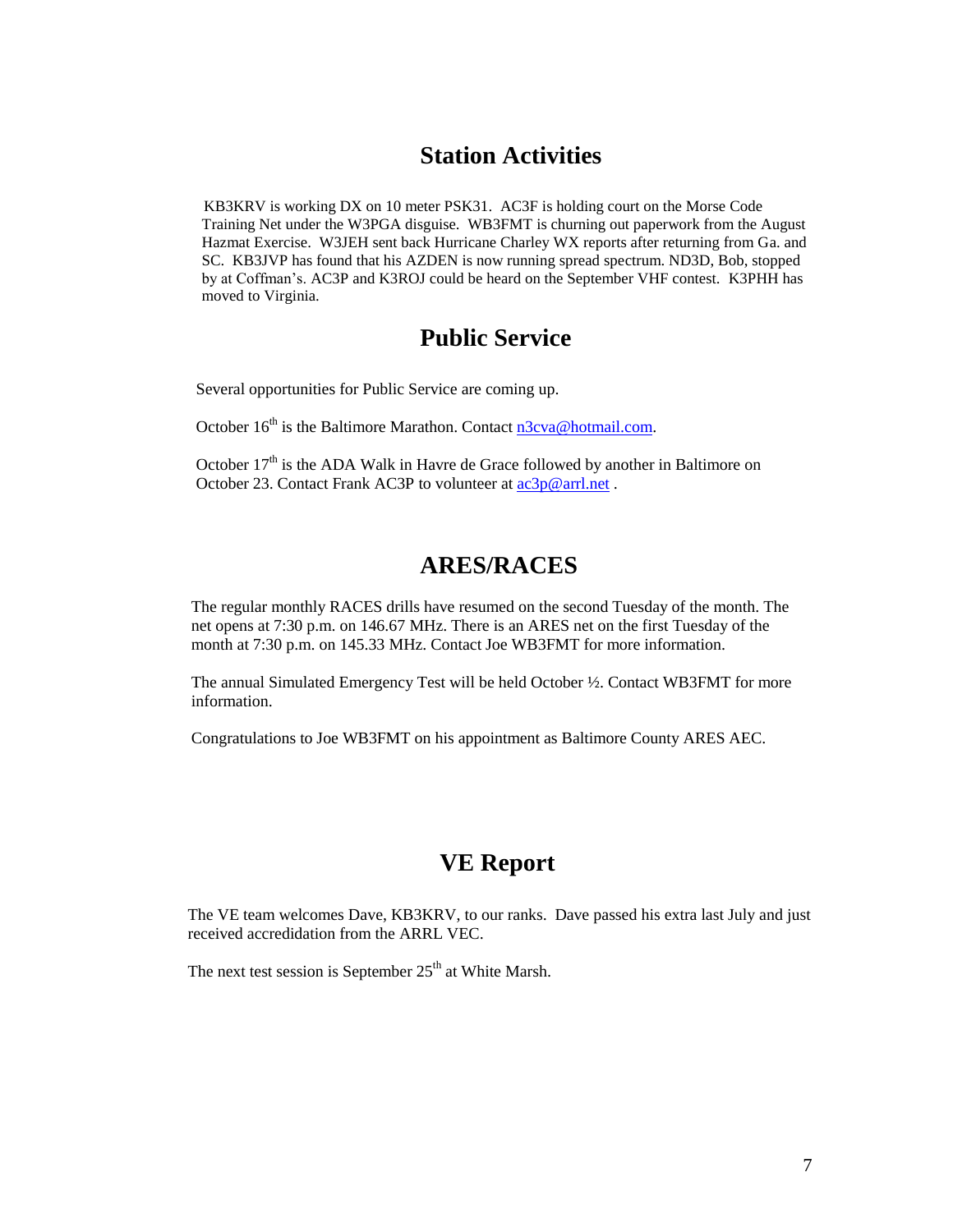### **Aero Net Reports**

Two Meter Net - Check-ins: WB3FMT (NCS), AC3P, K3ROJ, KB3KRV, W3JEH, KB3JVP, W3VRD

Ten Meter Net - Check-ins: WB3FMT (NCS), W3JEH, W3VRD, K3ROJ, AC3P

### **COMING EVENTS**

- Sept 18/19 ARRL 10 GHz and Up Contest
- Sept 18 York Hamfest [http://www.yorkhamfest.org](http://www.yorkhamfest.org/)
- Sept 22 2 meter net 8 p.m.<br>Sept 25 License Testing W
- License Testing White Marsh Library 1 p.m.
- Sept 25/26 CQ WW RTTY DX Contest
- Sept 29 70 centimeter net 8 p.m.
- Oct 2 Carafest Howard County Fairgrounds [http://www.carafest.org](http://www.carafest.org/) 75th Anniversary of Glenn L Martin Co. AIRFEST 2004 <http://www.marylandaviationmuseum.org/events/airfest.html>
- Oct 6 Aero Meeting Coffman's 7:30 p.m.
- Oct 9/10 ARRL EME Contest
- Oct 13 10 meter Net 8 p.m.
- Oct 20 Aero Meeting Coffman's 7:30 p.m.
- Oct 27 2 meter net 8 p.m
- Oct 30/31 ARRL EME Contest CQ WW DX Contest
- Oct 31 Carroll County Hamfest Westminster Md <http://www.qis.net/~k3pzn>